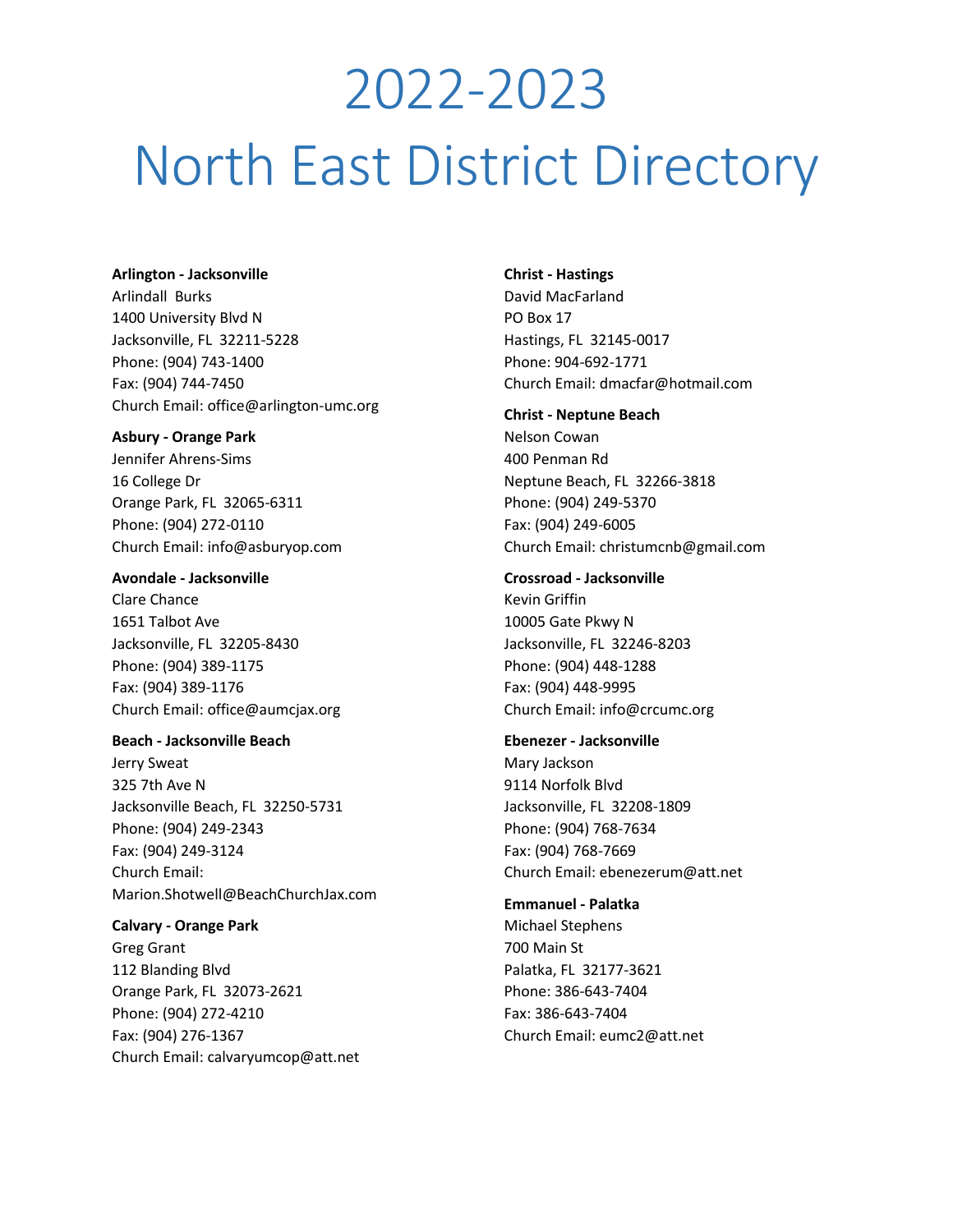### **Faith - Jacksonville**

Barry Andrews 4000 Spring Park Rd Jacksonville, FL 32207-5742 Phone: (904) 737-3555 Fax: (904) 737-0418 Church Email: faithumc@comcast.net

### **First - Baldwin**

Ike Mathews 51 Chestnut St S Baldwin, FL 32234-1805 Phone: (904) 266-4964 Church Email: fishlost@aol.com

**First - Bunnell** Terry Wines PO Box 335 Bunnell, FL 32110-0335 Phone: (386) 437-3258 Church Email: fumcbunnell@gmail.com

**First** - **Callahan** Bodie Riddle 449648 US Highway 301 Callahan, FL 32011-9390 Phone: 9048793877 Church Email: umccallahan@gmail.com

**First - Green Cove Springs** David Jackson PO Box 85 Green Cove Springs, FL 32043-0085 Phone: (904) 284-9700 Fax: (904) 284-9700 Church Email: fumcgcs@gmail.com

**First - Interlachen** David K. Miller PO Box 126 Interlachen, FL 32148-0126 Phone: (386) 684-6511 Fax: (386) 684-6511 Church Email: bsmith68@windstream.net

**First - Jacksonville** Tiffany McCall 225 E Duval St Jacksonville, FL 32202-3205 Phone: (904) 356-5618 Fax: (904) 356-5769 Church Email: micha@fumc-jax.org

### **First - Macclenny**

Bryan Simpson 93 N 5th St Macclenny, FL 32063-2001 Phone: (904) 259-3551 Fax: (904) 259-0863 Church Email: 18worship83@nefcom.net

### **First - St Augustine**

Will Wold 118 King St Saint Augustine, FL 32084-4324 Phone: (904) 829-3459 Fax: (904) 829-9710 Church Email: fumc@aug.com

### **First - Starke**

Michael Moore Josh Reinken, Associate PO Box 157 Starke, FL 32091-0157 Phone: (904) 964-6864 Fax: (904) 964-3005 Church Email: latanyamcbride@firstumc.cc

### **Flagler Beach**

Jeanine Clontz PO Box 929 Flagler Beach, FL 32136-0929 Phone: (386) 439-2160 Fax: (386) 439-7070 Church Email: fbumc@cfl.rr.com

### **Fleming Island**

Faith Parry 7170 Highway 17 Fleming Island, FL 32003-9318 Phone: (904) 284-3366 Fax: (904) 284-0302 Church Email: val@fiumc.org

### **Florahome**

Elizabeth Layer Boyd PO Box 238 Florahome, FL 32140-0238 Phone: (386) 659-2287 Church Email: blayer@aol.com

### **Garden City - Jacksonville**

Larry Dunn 3057 Dunn Ave Jacksonville, FL 32218-4584 Phone: (904) 764-4627 Fax: (904) 764-6315 Church Email: gcumc1@yahoo.com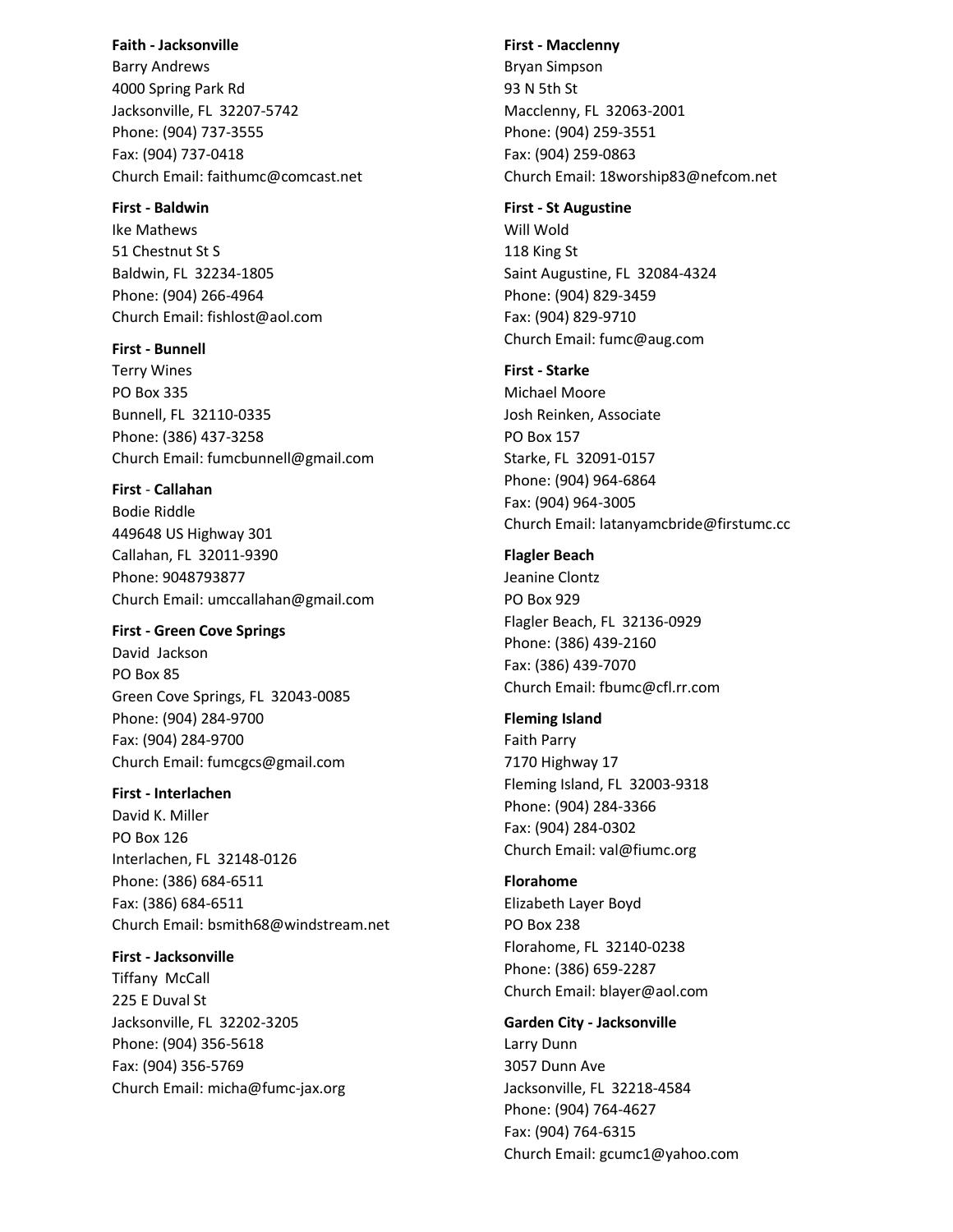### **Georgetown**

Larry Pope PO Box 142 Georgetown, FL 32139-0142 Phone: (386) 467-8855 Church Email: lepope19@gmail.com

### **Grace** - **Lawtey**

Sheron Willson 1822 Madison St Lawtey, FL 32058-3822 Phone: 904769166 Church Email: imacamp@yahoo.com

### **Grace - St Augustine**

Carolyn Williamson David Williamson 8 Carrera St Saint Augustine, FL 32084-3622 Phone: 904-829-8272 Fax: 904-829-8201 Church Email: Office@gracestaugustine.org

### **Greater Bell - Brooker**

Clifford Patrick PO Box 268 Brooker, FL 32622-0268 Phone: (352) 485-1426 Church Email: margaret.jones@warrington.ufl.edu

# **Highlands** - Jacksonville

Cindy Long 10421 Biscayne Blvd Jacksonville, FL 32218-5241 Phone: (904) 757-7909 Fax: (904) 751-5082 Church Email: humc@humcjax.com

### **Howe Memorial - Crescent City**

Chris Kelbaugh Terry Wines, Associate 252 S Summit St Crescent City, FL 32112-2744 Phone: (386) 698-2635 Fax: (877) 396-6283 Church Email: [howememorial@windstream.net](mailto:howememorial@windstream.net)

# **Isle Of Faith - Jacksonville** Will Clark 1821 San Pablo Rd S Jacksonville, FL 32224-1031 Phone: 9042211700: Church Email: secretary@iofumc.org

### **Keystone - Keystone Heights**

PO Box 744 Keystone Heights, FL 32656-0744 Phone: (352) 473-3829 Fax: (352) 473-0710 Church Email: marian.kumc@gmail.com

### **Lake Shore - Jacksonville**

Troy Ray 2246 Blanding Blvd Jacksonville, FL 32210-4168 Phone: (904) 388-1780 Fax: (904) 387-4026 Church Email: office@lsumcjax.org

### **Lakewood - Jacksonville**

Donald Thompson Eric Williams, Associate 6133 San Jose Blvd Jacksonville, FL 32217-2332 Phone: (904) 733-8477 Fax: (904) 731-1021 Church Email: tamra.smith@lakewoodumc.com

### **Mandarin - Jacksonville**

Britt Gilmore Jeff St. Clair, LongLeaf Campus Pastor Missy Hart, Associate 11270 San Jose Blvd Jacksonville, FL 32223-7286 Phone: (904) 268-5549 Church Email: [mike.overton@att.net](mailto:mike.overton@att.net)

### **Memorial - Fernandina Beach**

Charlie Charles Carrie Yoder, Associate 601 Centre St Fernandina Beach, FL 32034-3938 Phone: (904) 261-5769 Fax: (904) 261-6912 Church Email: info@mumconline.com

### **Middleburg**

Brian Sanderson 3925 Main St Middleburg, FL 32068-5149 Phone: (904) 282-5589 Church Email: middleburgunited@bellsouth.net

# **Mt Zion - Jacksonville**

Jackie Dowdy 1238 Ballard Ridge Rd Jacksonville, FL 32211-8111 Phone: (904) 725-7204 Church Email: jdowdy5884@aol.com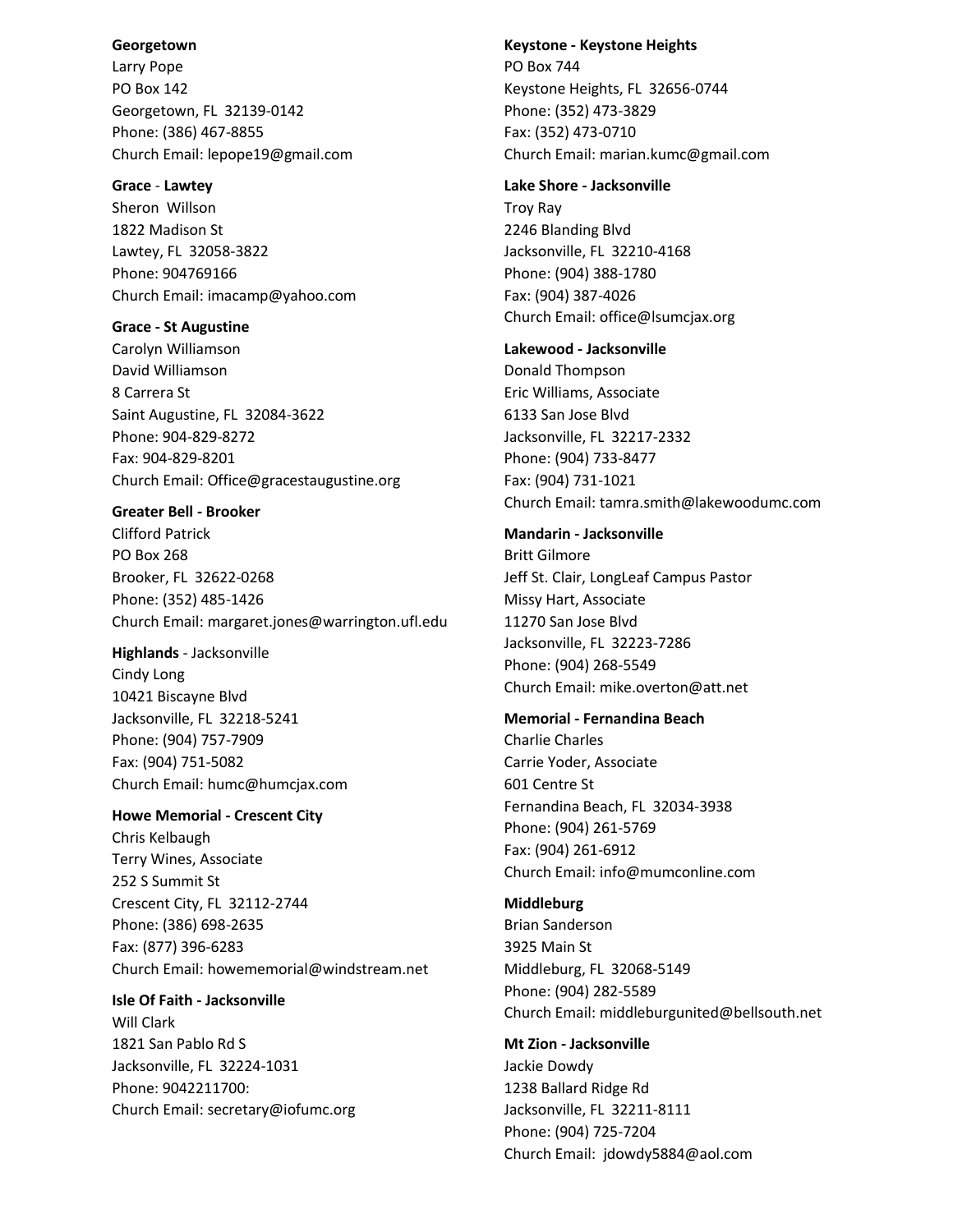### **Murray Hill - Jacksonville**

Silas M'Mworia 4101 College St Jacksonville, FL 32205-5318 Phone: (904) 387-4406 Fax: (904) 387-1816 Church Email: murrayhillumc@gmail.com

### **New Life Community - Jacksonville**

Lamont Hogans 11100 Wingate Rd Jacksonville, FL 32218-4552 Phone: (904) 768-7779 Fax: (904) 768-0877 Church Email: newlifecommunity@bellsouth.net

### **Orange Park**

Charles Lever 2105 Park Ave Ste 19 Orange Park, FL 32073-5557 Phone: (904) 264-2241 Fax: (904) 264-6244 Church Email: clever@orangeparkumc.org

### **Ortega - Jacksonville**

Art McClellan 4807 Roosevelt Blvd Jacksonville, FL 32210-5944 Phone: (904) 389-5556 Fax: (904) 389-2874 Church Email: financeoffice@ortegaumc.org

### **Palm Coast**

Kevin James 5200 Belle Terre Pkwy Palm Coast, FL 32137-8657 Phone: (386) 445-1600 Fax: (386) 446-3144 Church Email: info@palmcoastumc.org

### **Pierson**

Chris Kelbaugh Terry Wines, Associate PO Box 38 Pierson, FL 32180-0038 Phone: (386) 749-4391 Church Email: [Piersonumc@gmail.com](mailto:Piersonumc@gmail.com)

### **Pleasant Grove - Starke**

Carl D. Tyson PO Box 835 Starke, FL 32091-0835 Phone: (904) 966-6627 Church Email: pgrove835@yahoo.com

### **Ponte Vedra**

Jacqueline Leveron 76 Roscoe Blvd S Ponte Vedra, FL 32082-2082 Phone: (904) 280-5141 Church Email: info@ponte-vedra-umc.org

### **River Of Life - Jacksonville**

Steve Painter 2600 Race Track Rd Saint Johns, FL 32259-6278 Phone: (904) 230-2955 Fax: (904) 230-2786 Church Email: office@rolumc.com

### **Riverdale - St Augustine**

Carl Murphy 1028 County Road 13 S Saint Augustine, FL 32092-9618 Phone: (904) 824-4050 Church Email: c6murphy@yahoo.com

### **Riverside Park - Jacksonville**

Emily Knight 819 Park St Jacksonville, FL 32204-3322 Phone: (904) 355-5491 Fax: (904) 356-7255 Church Email: j.hampton@riversideparkumc.com

### **San Marco - Jacksonville**

Ben Richards 1620 Naldo Ave Jacksonville, FL 32207-3136 Phone: (904) 398-3204 Church Email: brichards@flumc.org

## **Shores - St Augustine**

Carolyn Westlake 724 Shores Blvd Saint Augustine, FL 32086-7878 Phone: (904) 797-4416 Fax: (904) 794-5081 Church Email: shoresumc@bellsouth.net

### **Simpson Memorial - Jacksonville**

Lawrence Barriner PO Box 2424 Jacksonville, FL 32203-2424 Phone: (904) 355-9335 Fax: (904) 356-9426 Church Email: simpsonmemorial@bellsouth.net